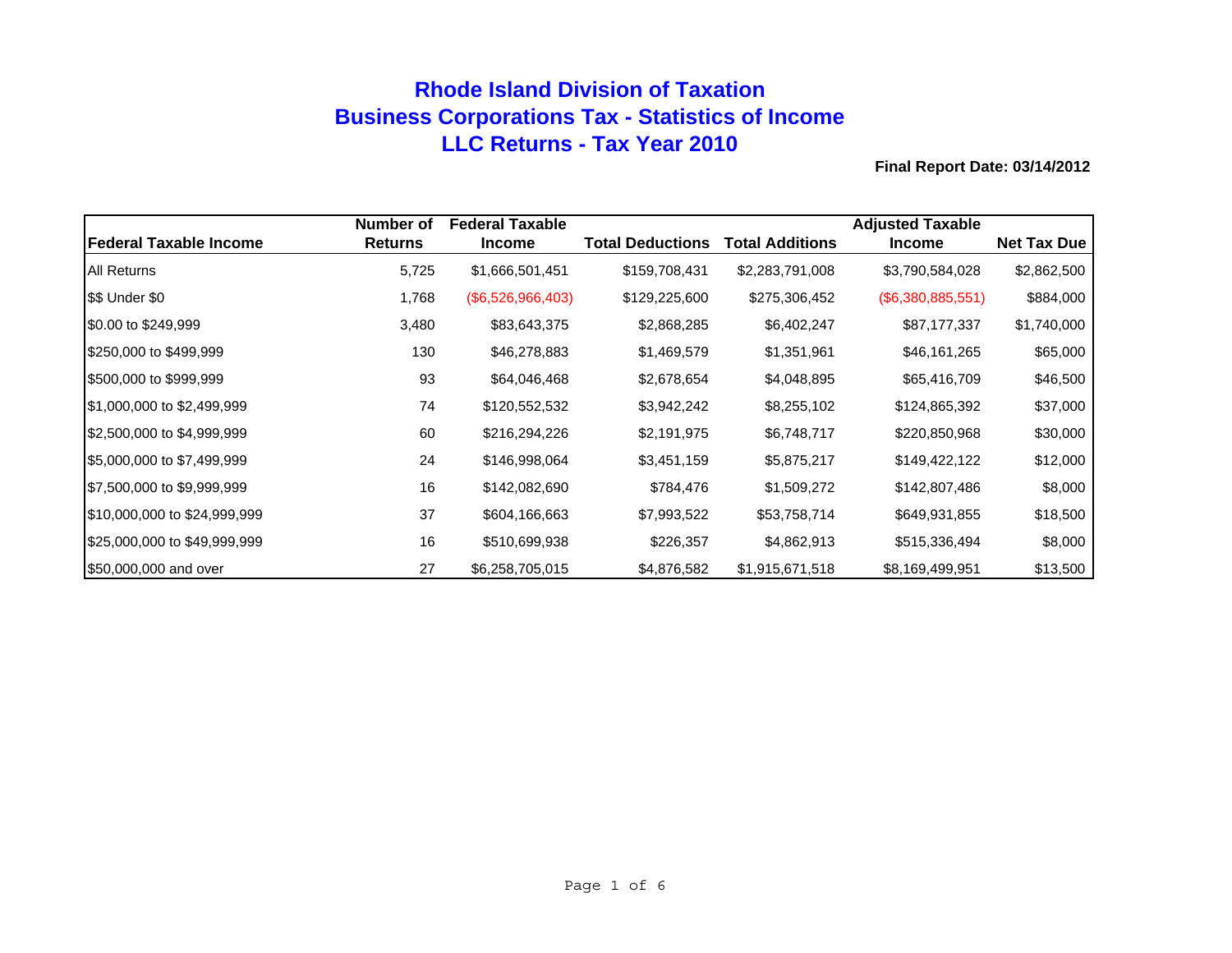# **Business Corporations Tax - Statistics of Income Rhode Island Division of Taxation LLC Returns - Deductions from Federal Taxable Income - Tax Year 2010**

|                               |                                              | <b>Exempt</b><br><b>Dividends</b> | <b>Exempt</b>                              | <b>Bonus</b>                                | <b>Bonus</b>                                 |
|-------------------------------|----------------------------------------------|-----------------------------------|--------------------------------------------|---------------------------------------------|----------------------------------------------|
| <b>Federal Taxable Income</b> | <b>Number</b><br><b>of</b><br><b>Returns</b> | and<br><b>Interest</b><br>Count   | Dividends and<br><b>Interest</b><br>Amount | <b>Depreciation</b><br>and Sec 179<br>Count | <b>Depreciation</b><br>and Sec 179<br>Amount |
| All Returns                   | 5,725                                        | 50                                | \$7,346,190                                | 731                                         | \$152,362,241                                |
| \$\$ Under \$0                | 1,768                                        | 12                                | \$5,476,633                                | 300                                         | \$123,748,967                                |
| \$0.00 to \$249,999           | 3,480                                        | 12                                | \$45,885                                   | 282                                         | \$2,822,400                                  |
| \$250,000 to \$499,999        | 130                                          | $\overline{4}$                    | \$1,327                                    | 37                                          | \$1,468,252                                  |
| \$500,000 to \$999,999        | 93                                           | 5                                 | \$103,055                                  | 36                                          | \$2,575,599                                  |
| \$1,000,000 to \$2,499,999    | 74                                           | 1                                 | \$1,414,073                                | 25                                          | \$2,528,169                                  |
| \$2,500,000 to \$4,999,999    | 60                                           | 7                                 | \$15,591                                   | 20                                          | \$2,176,384                                  |
| \$5,000,000 to \$7,499,999    | 24                                           | 0                                 | \$0                                        | 8                                           | \$3,451,159                                  |
| \$7,500,000 to \$9,999,999    | 16                                           | $\mathbf 0$                       | \$0                                        | 6                                           | \$784,476                                    |
| \$10,000,000 to \$24,999,999  | 37                                           | 3                                 | \$81,279                                   | 10                                          | \$7,912,243                                  |
| \$25,000,000 to \$49,999,999  | 16                                           | 3                                 | \$6,550                                    | 4                                           | \$219,807                                    |
| \$50,000,000 and over         | 27                                           | 3                                 | \$201,797                                  | 3                                           | \$4,674,785                                  |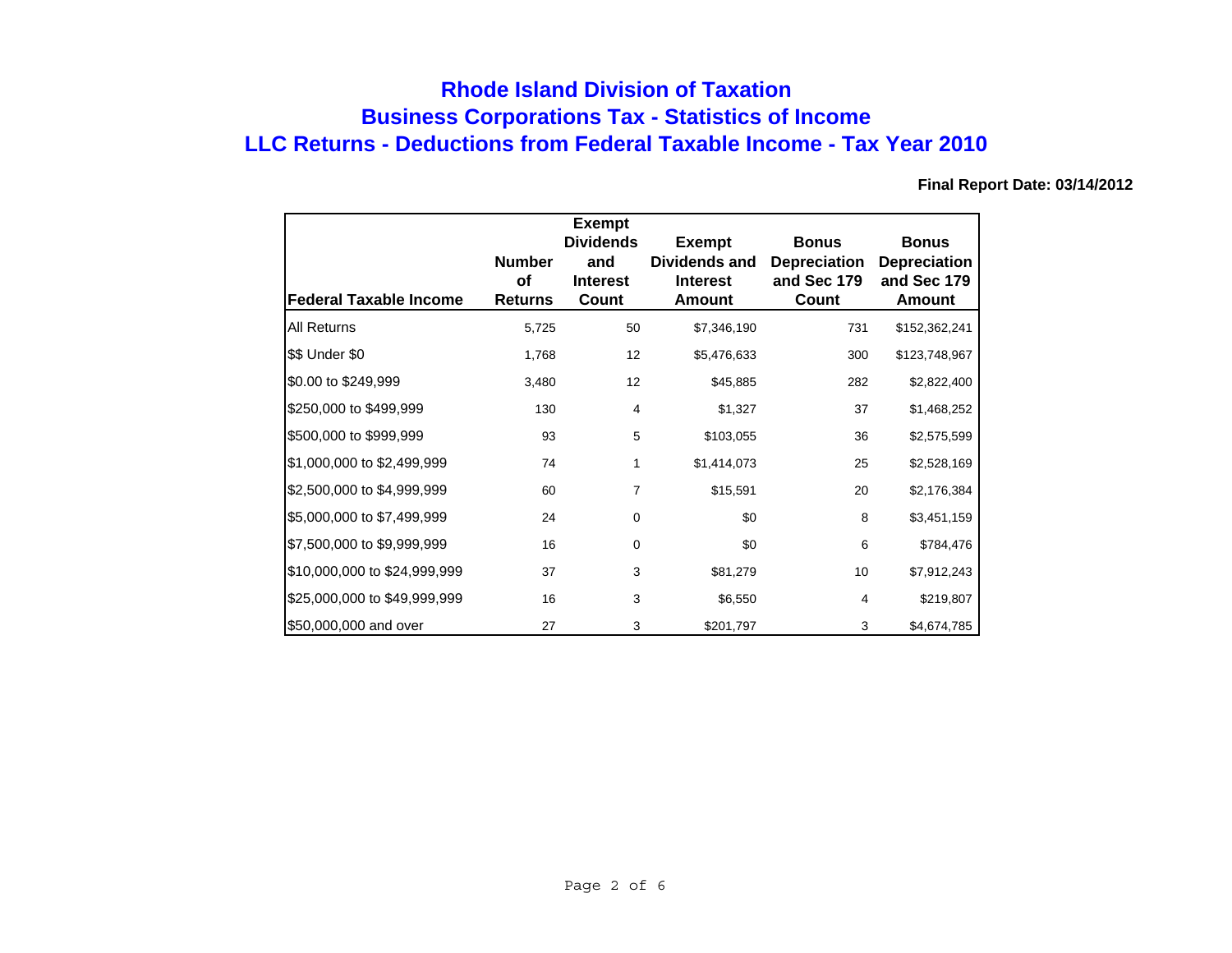## **Rhode Island Division of Taxation Business Corporations Tax - Statistics of Income LLC Returns - Additions to Federal Taxable Income - Tax Year 2010**

| Federal Taxable Income       | <b>Number</b><br>οf<br><b>Returns</b> | <b>Interest</b><br><b>Income</b><br>Count | <b>Interest Income</b><br>Amount | <b>Rhode Island</b><br>Corporate<br><b>Taxes</b><br>Count | Rhode Island<br>Corporate<br>Taxes<br>Amount | <b>Bonus</b><br><b>Depreciation</b><br>and Sec 179<br>Count | <b>Bonus</b><br><b>Depreciation</b><br>and Sec 179<br>Amount |
|------------------------------|---------------------------------------|-------------------------------------------|----------------------------------|-----------------------------------------------------------|----------------------------------------------|-------------------------------------------------------------|--------------------------------------------------------------|
| <b>All Returns</b>           | 5,725                                 | 50                                        | \$26,950,765                     | 56                                                        | \$928,123                                    | 579                                                         | \$2,237,676,285                                              |
| \$\$ Under \$0               | 1,768                                 | 9                                         | \$61,376                         | 26                                                        | \$121,217                                    | 263                                                         | \$275,123,859                                                |
| \$0.00 to \$249,999          | 3,480                                 | 19                                        | \$51,462                         | 16                                                        | \$48,366                                     | 165                                                         | \$6,301,919                                                  |
| \$250,000 to \$499,999       | 130                                   | 3                                         | \$20,149                         | 1                                                         | \$14,835                                     | 21                                                          | \$1,316,977                                                  |
| \$500,000 to \$999,999       | 93                                    | 5                                         | \$284,689                        | 3                                                         | \$490,949                                    | 25                                                          | \$3,273,257                                                  |
| \$1,000,000 to \$2,499,999   | 74                                    | 6                                         | \$111,044                        | $\overline{2}$                                            | \$37,901                                     | 32                                                          | \$8,106,157                                                  |
| \$2,500,000 to \$4,999,999   | 60                                    | 2                                         | \$11,022                         | 2                                                         | \$30,078                                     | 24                                                          | \$6,707,617                                                  |
| \$5,000,000 to \$7,499,999   | 24                                    |                                           | \$965                            | 0                                                         | \$0                                          | 9                                                           | \$5,874,252                                                  |
| \$7,500,000 to \$9,999,999   | 16                                    | 0                                         | \$0                              | 1                                                         | \$500                                        | 9                                                           | \$1,508,772                                                  |
| \$10,000,000 to \$24,999,999 | 37                                    |                                           | \$8,954,148                      | 3                                                         | \$182,977                                    | 15                                                          | \$26,386,254                                                 |
| \$25,000,000 to \$49,999,999 | 16                                    | 0                                         | \$0                              | 1                                                         | \$800                                        | 6                                                           | \$4,862,113                                                  |
| \$50,000,000 and over        | 27                                    | 4                                         | \$17,455,910                     |                                                           | \$500                                        | 10                                                          | \$1,898,215,108                                              |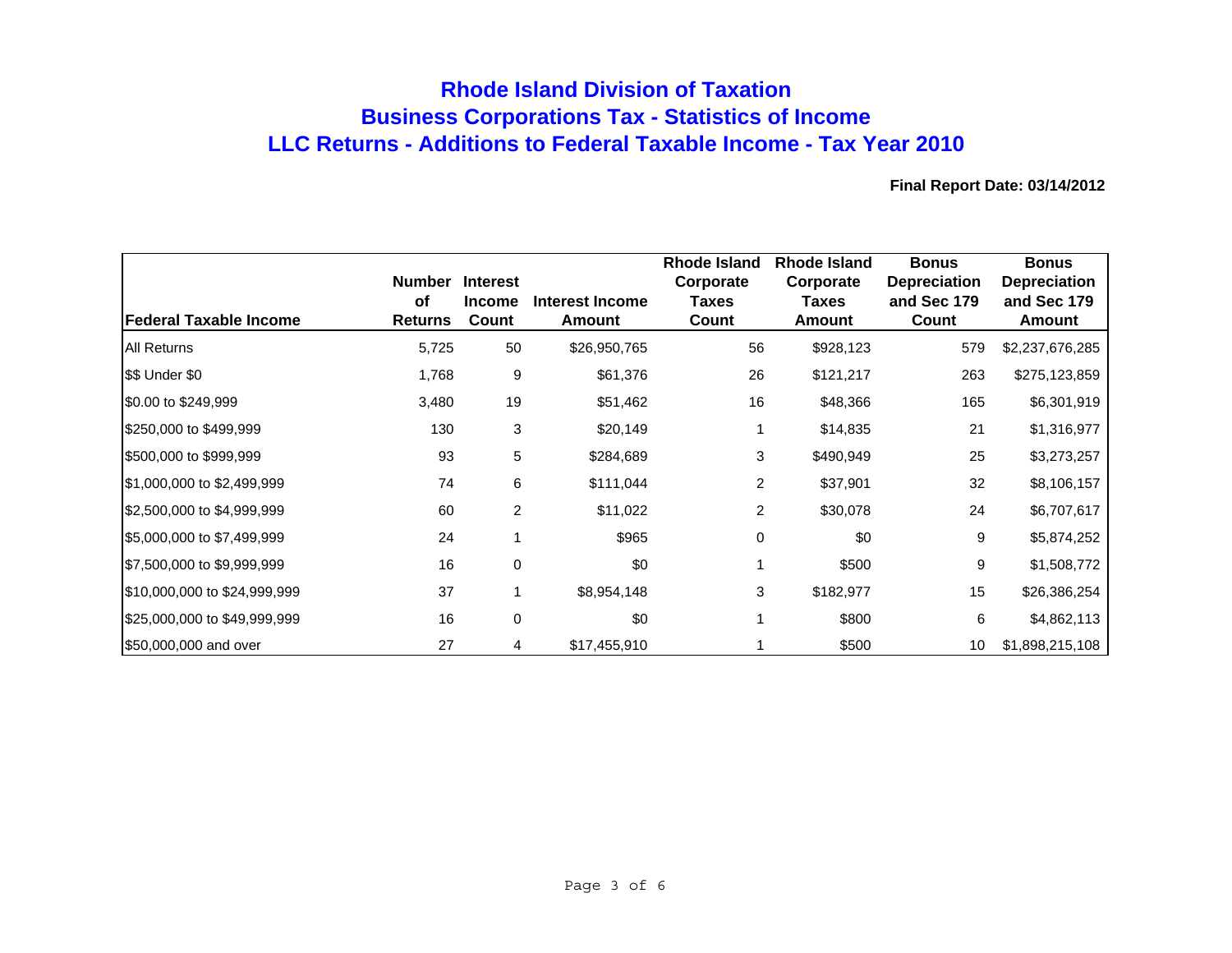# **Rhode Island Division of Taxation Business Corporations Tax - Statistics of Income LLC Returns - Credits - Tax Year 2010**

|                               | <b>Number</b>  | Total    | Total                              |
|-------------------------------|----------------|----------|------------------------------------|
|                               | οf             |          | <b>Other Credits Other Credits</b> |
| <b>Federal Taxable Income</b> | <b>Returns</b> | Count    | Amount                             |
| All Returns                   | 5,725          | 9        | \$160,533                          |
| \$\$ Under \$0                | 1,768          | 4        | \$73,559                           |
| \$0.00 to \$249,999           | 3,480          | 2        | \$6                                |
| \$250,000 to \$499,999        | 130            | $\Omega$ | \$0                                |
| \$500,000 to \$999,999        | 93             | 0        | \$0                                |
| \$1,000,000 to \$2,499,999    | 74             | 0        | \$0                                |
| \$2,500,000 to \$4,999,999    | 60             | 1        | \$4,110                            |
| \$5,000,000 to \$7,499,999    | 24             | 0        | \$0                                |
| \$7,500,000 to \$9,999,999    | 16             | 0        | \$0                                |
| \$10,000,000 to \$24,999,999  | 37             | 1        | \$51,786                           |
| \$25,000,000 to \$49,999,999  | 16             | 1        | \$31,072                           |
| \$50,000,000 and over         | 27             | 0        | \$0                                |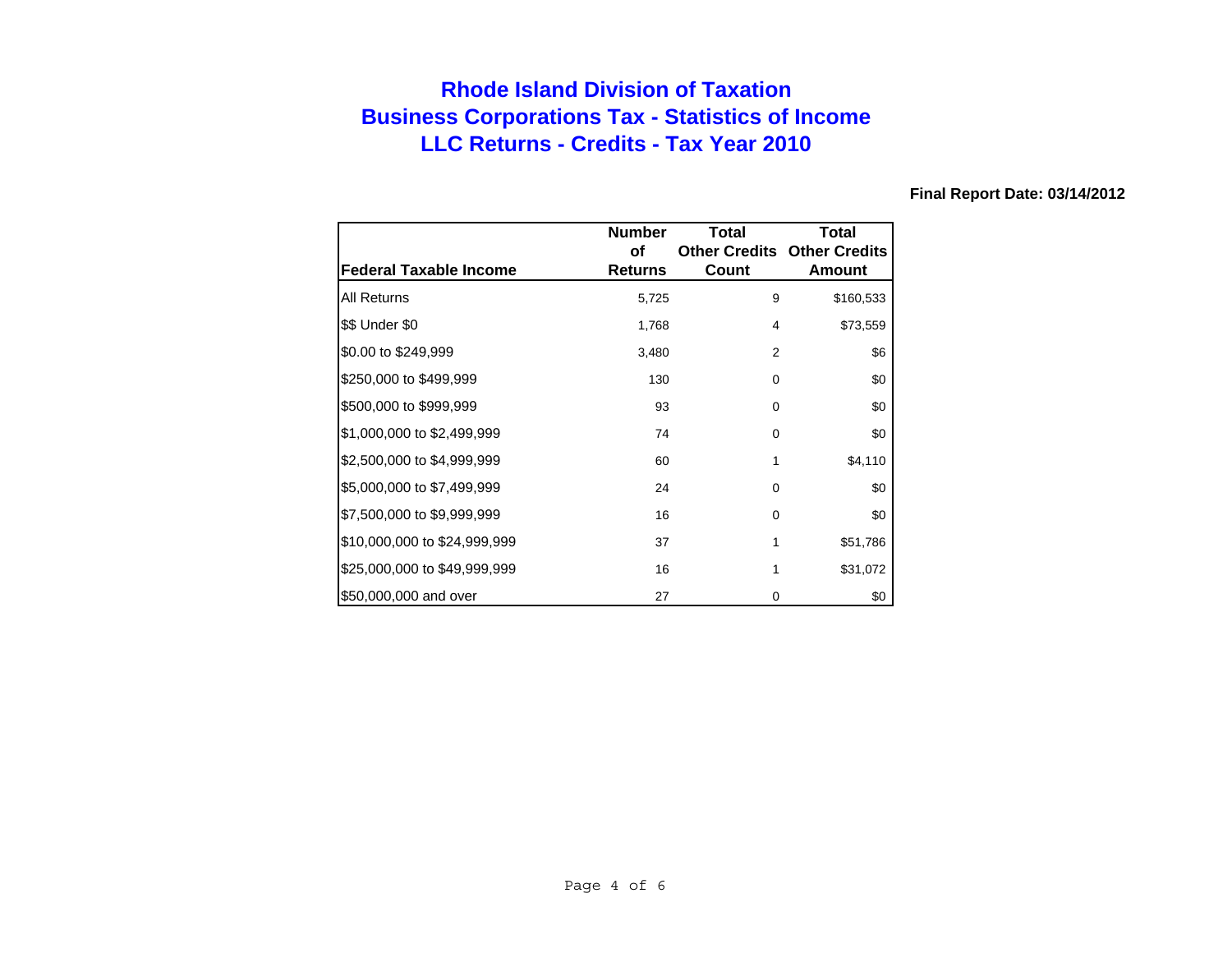# **Rhode Island Division of Taxation Business Corporations Tax - Statistics of Income Minimum Filers - LLC Returns - Tax Year 2010**

|                             | Number of |
|-----------------------------|-----------|
| <b>Total Gross Receipts</b> | Returns   |
| All Returns                 | 5,725     |
| Under \$25,000              | 4,096     |
| \$25,000 to \$99,999        | 363       |
| \$100,000 to \$249,999      | 269       |
| \$250,000 to \$499,999      | 205       |
| \$500,000 to \$999,999      | 175       |
| \$1,000,000 to \$2,499,999  | 185       |
| \$2,500,000 to \$4,999,999  | 93        |
| \$5,000,000 to \$9,999,999  | 77        |
| \$10,000,000 and over       | 262       |